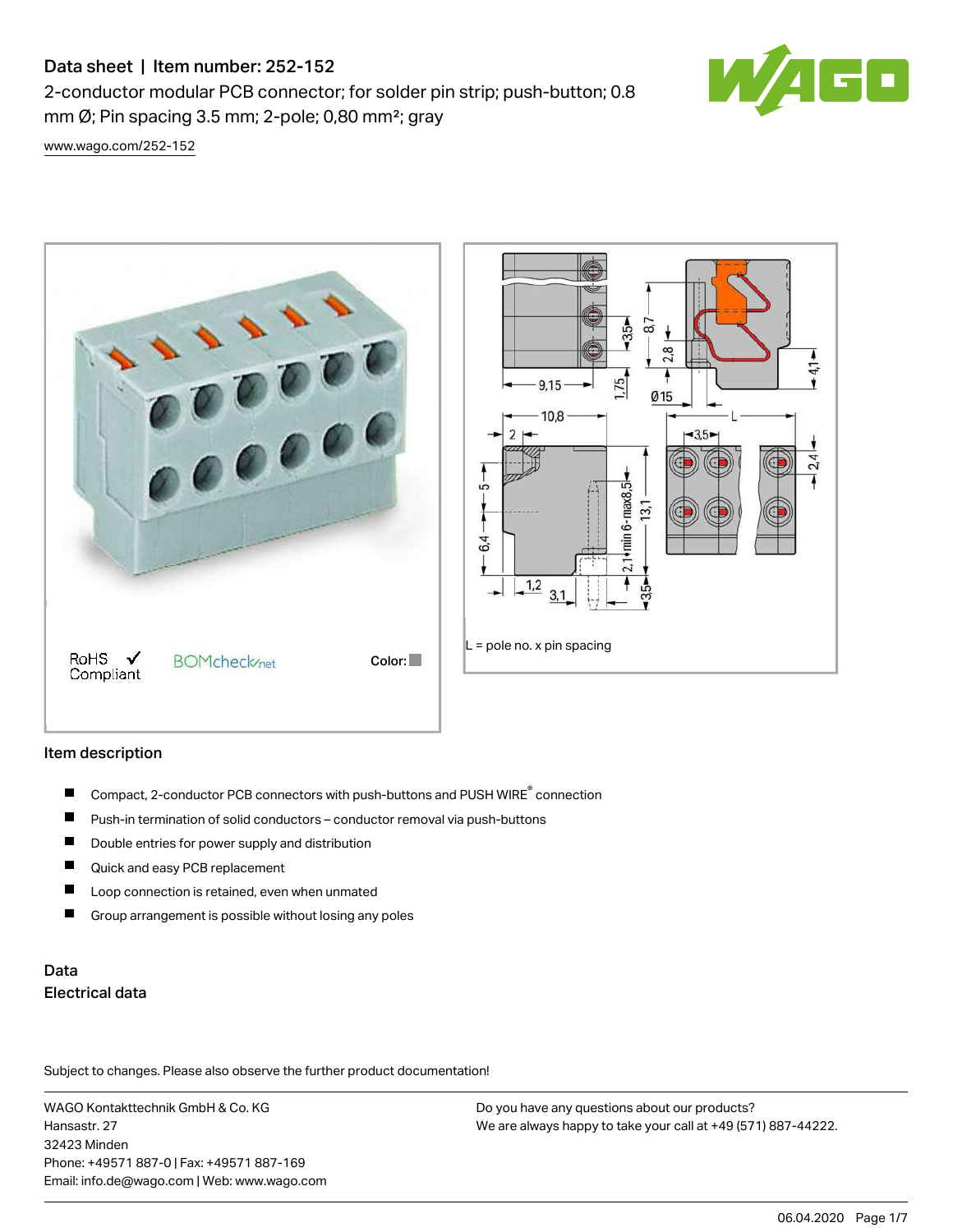

# Ratings per IEC/EN 60664-1

| Ratings per                     | IEC/EN 60664-1                                            |
|---------------------------------|-----------------------------------------------------------|
| Rated voltage (III / 3)         | 320 V                                                     |
| Rated impulse voltage (III / 3) | 4 <sub>kV</sub>                                           |
| Rated voltage (III / 2)         | 320 V                                                     |
| Rated impulse voltage (III / 2) | 4 <sub>kV</sub>                                           |
| Rated voltage (II / 2)          | 630 V                                                     |
| Rated impulse voltage (II / 2)  | 4 <sub>k</sub> V                                          |
| Rated current                   | 2 A                                                       |
| Legend (ratings)                | (III / 2) ≙ Overvoltage category III / Pollution degree 2 |

# Approvals per UL 1059

| Rated voltage UL (Use Group B) | 300 V   |
|--------------------------------|---------|
| Rated current UL (Use Group B) | 2 A     |
| Rated voltage UL (Use Group D) | 300 V   |
| Rated current UL (Use Group D) | 2 A     |
| Approvals per                  | UL 1059 |

## Connection data

| Connection technology             | PUSH WIRE®                             |
|-----------------------------------|----------------------------------------|
| <b>Actuation type</b>             | Push-button                            |
| Solid conductor                   | $0.140.5$ mm <sup>2</sup> / 26  20 AWG |
| Conductor diameter                | $0,4$ 0,8 mm                           |
| Strip length                      | 6  7 mm / 0.24  0.28 inch              |
| Conductor entry angle to the PCB  | 0°                                     |
| No. of poles                      | $\overline{2}$                         |
| Total number of connection points | 4                                      |
| Total number of potentials        | $\overline{2}$                         |
| Number of connection types        |                                        |
| Number of levels                  |                                        |

### Geometrical Data

| Pin spacing | 3.5 mm / 0.138 inch  |
|-------------|----------------------|
| Width       | 7 mm / 0.276 inch    |
| Height      | 13.1 mm / 0.516 inch |
| Depth       | 10,5 mm / 0.413 inch |

Subject to changes. Please also observe the further product documentation!

WAGO Kontakttechnik GmbH & Co. KG Hansastr. 27 32423 Minden Phone: +49571 887-0 | Fax: +49571 887-169 Email: info.de@wago.com | Web: www.wago.com Do you have any questions about our products? We are always happy to take your call at +49 (571) 887-44222.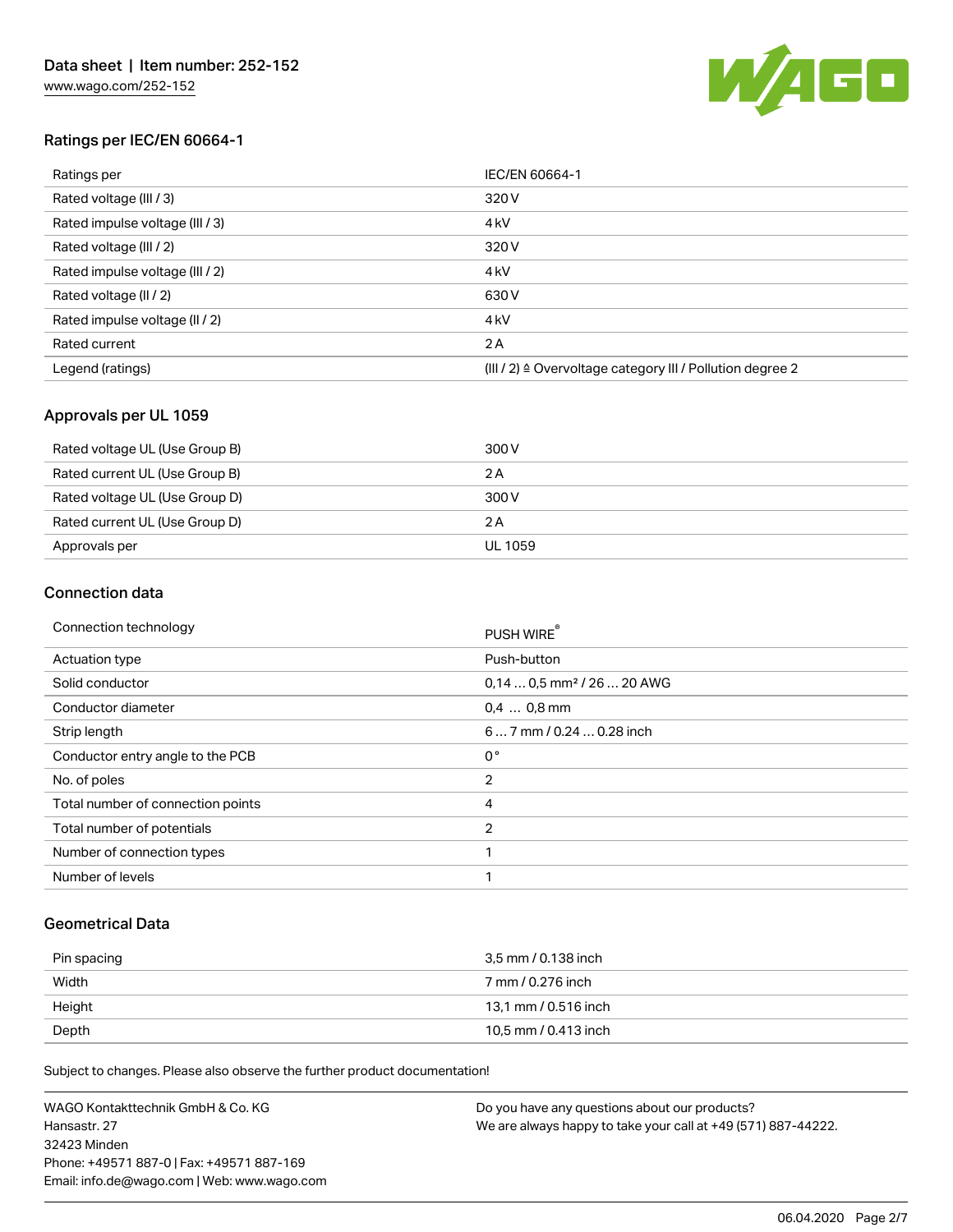

# Plug connection

| Contact type (pluggable connector) | Female connector/socket                |
|------------------------------------|----------------------------------------|
| Connector connection type          | for PCB                                |
| Mating direction to the PCB        | $90^{\circ}$                           |
|                                    |                                        |
| <b>PCB contact</b>                 |                                        |
| PCB contact                        | <b>THT</b>                             |
| <b>Material Data</b>               |                                        |
| Color                              | gray                                   |
| Material group                     |                                        |
| Insulating material                | Polyamide 66 (PA 66)                   |
| Flammability class per UL94        | V <sub>0</sub>                         |
| Clamping spring material           | Copper alloy                           |
| Contact material                   | Electrolytic copper (E <sub>Cu</sub> ) |
| Contact plating                    | tin-plated                             |
| Fire load                          | 0.026 MJ                               |
| Weight                             | 1 <sub>g</sub>                         |

### Environmental Requirements

| Limit temperature range | . +105 °C<br>-60 |
|-------------------------|------------------|
|-------------------------|------------------|

# Commercial data

| Product Group      | 4 (Printed Circuit) |
|--------------------|---------------------|
| Packaging type     | <b>BOX</b>          |
| Country of origin  | -PL                 |
| <b>GTIN</b>        | 4045454039875       |
| Customs Tariff No. | 85369010000         |

# Approvals / Certificates

#### Country specific Approvals

|      |                          |                          | Certificate |
|------|--------------------------|--------------------------|-------------|
| Logo | Approval                 | Additional Approval Text | name        |
|      | <b>CCA</b>               | EN 60947                 | NTR NL-     |
|      | DEKRA Certification B.V. |                          | 7110        |

Subject to changes. Please also observe the further product documentation!

| WAGO Kontakttechnik GmbH & Co. KG           | Do you have any questions about our products?                 |
|---------------------------------------------|---------------------------------------------------------------|
| Hansastr. 27                                | We are always happy to take your call at +49 (571) 887-44222. |
| 32423 Minden                                |                                                               |
| Phone: +49571 887-01 Fax: +49571 887-169    |                                                               |
| Email: info.de@wago.com   Web: www.wago.com |                                                               |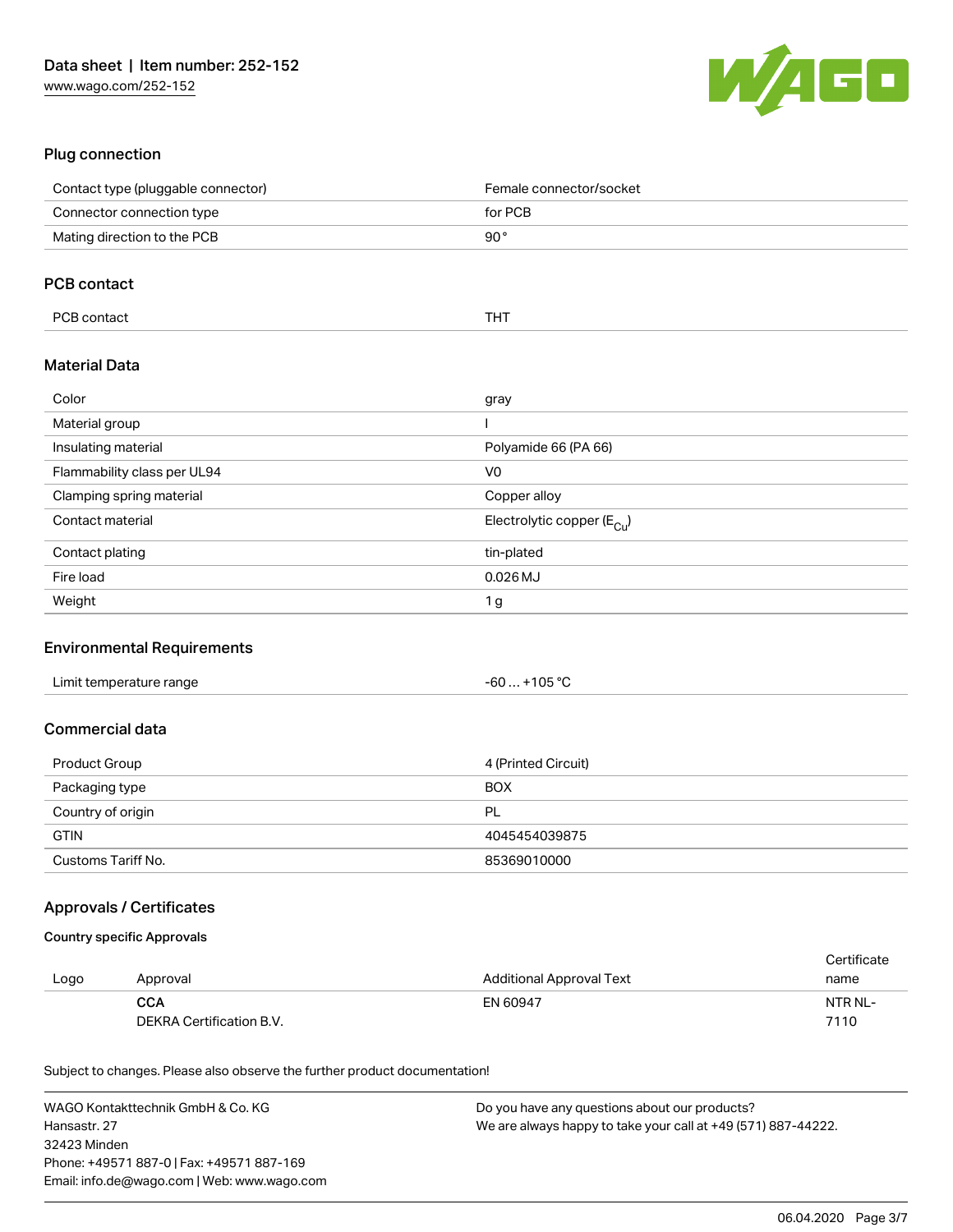

|                          | <b>CCA</b><br>DEKRA Certification B.V.        | EN 60947-7-4                    | NTR NL-<br>7382     |
|--------------------------|-----------------------------------------------|---------------------------------|---------------------|
| KEMA                     | <b>CCA</b><br><b>DEKRA Certification B.V.</b> | EN 60947                        | 2169331.15          |
| <b>UL-Approvals</b>      |                                               |                                 |                     |
| Logo                     | Approval                                      | <b>Additional Approval Text</b> | Certificate<br>name |
|                          | cURus                                         | UL 1059                         | E45172              |
| $\mathbf{M}_{\text{us}}$ | Underwriters Laboratories Inc.                |                                 | sec. 6              |

## **Counterpart**

 $\sim$ 

### Compatible products

#### General accessories

|                     | Item no.: 252-902<br>Board-to-Board Link; 2-pole; black                                                                                                                             | www.wago.com/252-902             |
|---------------------|-------------------------------------------------------------------------------------------------------------------------------------------------------------------------------------|----------------------------------|
| tools               |                                                                                                                                                                                     |                                  |
|                     | Item no.: 210-647<br>Operating tool; Blade: 2.5 x 0.4 mm; with a partially insulated shaft                                                                                          | www.wago.com/210-647             |
|                     | Item no.: 210-719<br>Operating tool; Blade: 2.5 x 0.4 mm; with a partially insulated shaft                                                                                          | www.wago.com/210-719             |
| Marking accessories |                                                                                                                                                                                     |                                  |
|                     | Item no.: 210-332/350-202<br>Marking strips; as a DIN A4 sheet; MARKED; 1-16 (240x); Height of marker strip: 3 mm; Strip length 182<br>mm; Horizontal marking; Self-adhesive; white | www.wago.com/210-332<br>/350-202 |

Subject to changes. Please also observe the further product documentation!

WAGO Kontakttechnik GmbH & Co. KG Hansastr. 27 32423 Minden Phone: +49571 887-0 | Fax: +49571 887-169 Email: info.de@wago.com | Web: www.wago.com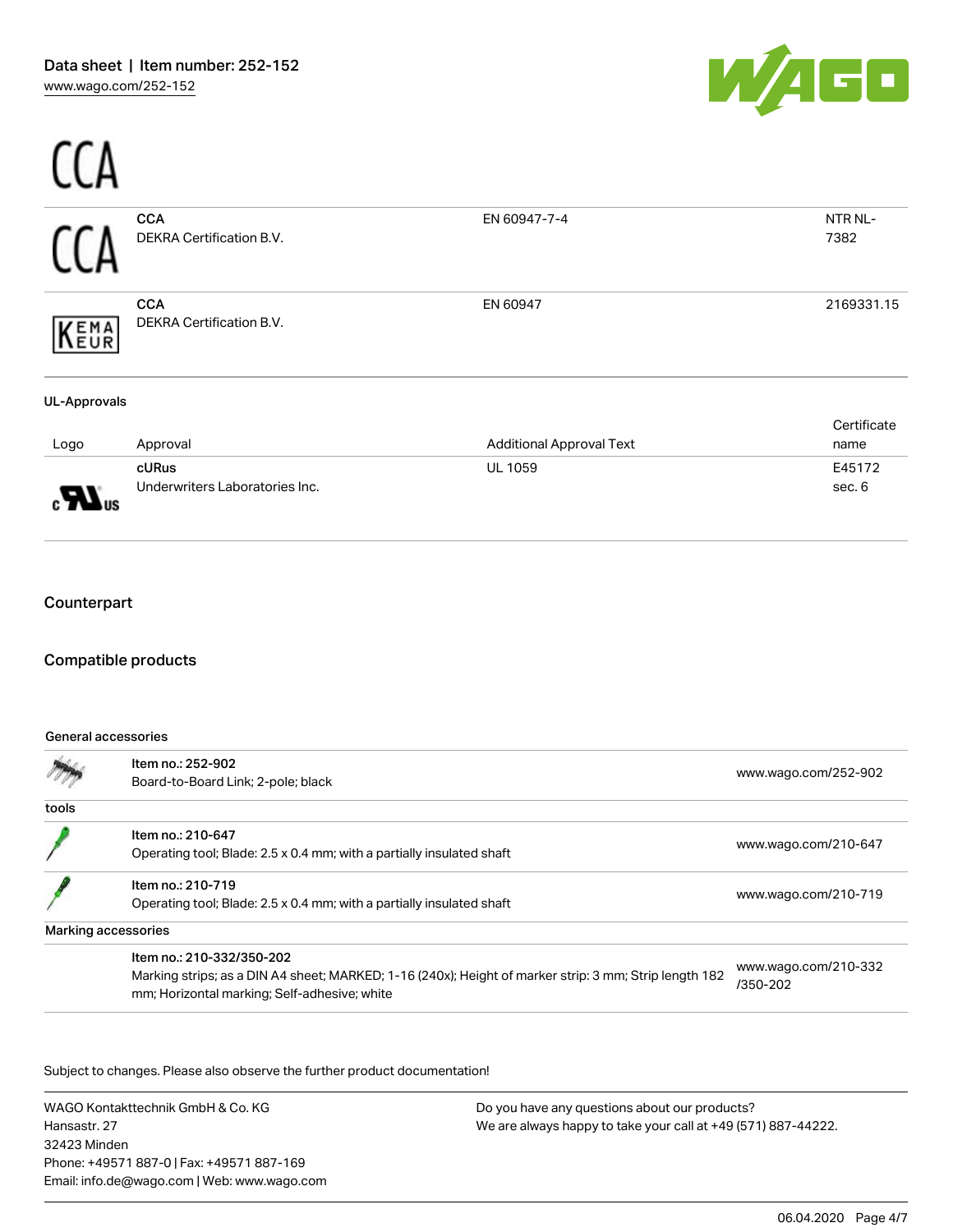

| Item no.: 210-332/350-204<br>Marking strips; as a DIN A4 sheet; MARKED; 17-32 (240x); Height of marker strip: 3 mm; Strip length<br>182 mm; Horizontal marking; Self-adhesive; white<br>Item no.: 210-332/350-206<br>Marking strips; as a DIN A4 sheet; MARKED; 33-48 (240x); Height of marker strip: 3 mm; Strip length<br>182 mm; Horizontal marking; Self-adhesive; white |             | www.wago.com/210-332<br>/350-204<br>www.wago.com/210-332<br>/350-206 |          |
|------------------------------------------------------------------------------------------------------------------------------------------------------------------------------------------------------------------------------------------------------------------------------------------------------------------------------------------------------------------------------|-------------|----------------------------------------------------------------------|----------|
|                                                                                                                                                                                                                                                                                                                                                                              |             |                                                                      |          |
| <b>Additional Information</b><br>Technical explanations                                                                                                                                                                                                                                                                                                                      | Apr 3, 2019 | pdf                                                                  | Download |
|                                                                                                                                                                                                                                                                                                                                                                              |             | 3.6 MB                                                               |          |
| CAD/CAE-Data                                                                                                                                                                                                                                                                                                                                                                 |             |                                                                      |          |
| CAD data                                                                                                                                                                                                                                                                                                                                                                     |             |                                                                      |          |
| 2D/3D Models 252-152                                                                                                                                                                                                                                                                                                                                                         |             | <b>URL</b>                                                           | Download |
| <b>CAE</b> data                                                                                                                                                                                                                                                                                                                                                              |             |                                                                      |          |
| EPLAN Data Portal 252-152                                                                                                                                                                                                                                                                                                                                                    |             | <b>URL</b>                                                           | Download |
| <b>PCB Design</b>                                                                                                                                                                                                                                                                                                                                                            |             |                                                                      |          |
| Symbol and Footprint 252-152                                                                                                                                                                                                                                                                                                                                                 |             | <b>URL</b>                                                           | Download |
| CAx data for your PCB design, consisting of "schematic symbols and PCB footprints",<br>allow easy integration of the WAGO component into your development environment.                                                                                                                                                                                                       |             |                                                                      |          |
| Supported formats:                                                                                                                                                                                                                                                                                                                                                           |             |                                                                      |          |
| ш<br>Accel EDA 14 & 15                                                                                                                                                                                                                                                                                                                                                       |             |                                                                      |          |
| Altium 6 to current version                                                                                                                                                                                                                                                                                                                                                  |             |                                                                      |          |
| Cadence Allegro                                                                                                                                                                                                                                                                                                                                                              |             |                                                                      |          |
| DesignSpark                                                                                                                                                                                                                                                                                                                                                                  |             |                                                                      |          |
| Eagle Libraries                                                                                                                                                                                                                                                                                                                                                              |             |                                                                      |          |
| KiCad                                                                                                                                                                                                                                                                                                                                                                        |             |                                                                      |          |
| Mentor Graphics BoardStation<br>a ka                                                                                                                                                                                                                                                                                                                                         |             |                                                                      |          |
| Mentor Graphics Design Architect                                                                                                                                                                                                                                                                                                                                             |             |                                                                      |          |
| Mentor Graphics Design Expedition 99 and 2000                                                                                                                                                                                                                                                                                                                                |             |                                                                      |          |
| OrCAD 9.X PCB and Capture                                                                                                                                                                                                                                                                                                                                                    |             |                                                                      |          |
| Subject to changes. Please also observe the further product documentation!                                                                                                                                                                                                                                                                                                   |             |                                                                      |          |
|                                                                                                                                                                                                                                                                                                                                                                              |             |                                                                      |          |

WAGO Kontakttechnik GmbH & Co. KG Hansastr. 27 32423 Minden Phone: +49571 887-0 | Fax: +49571 887-169 Email: info.de@wago.com | Web: www.wago.com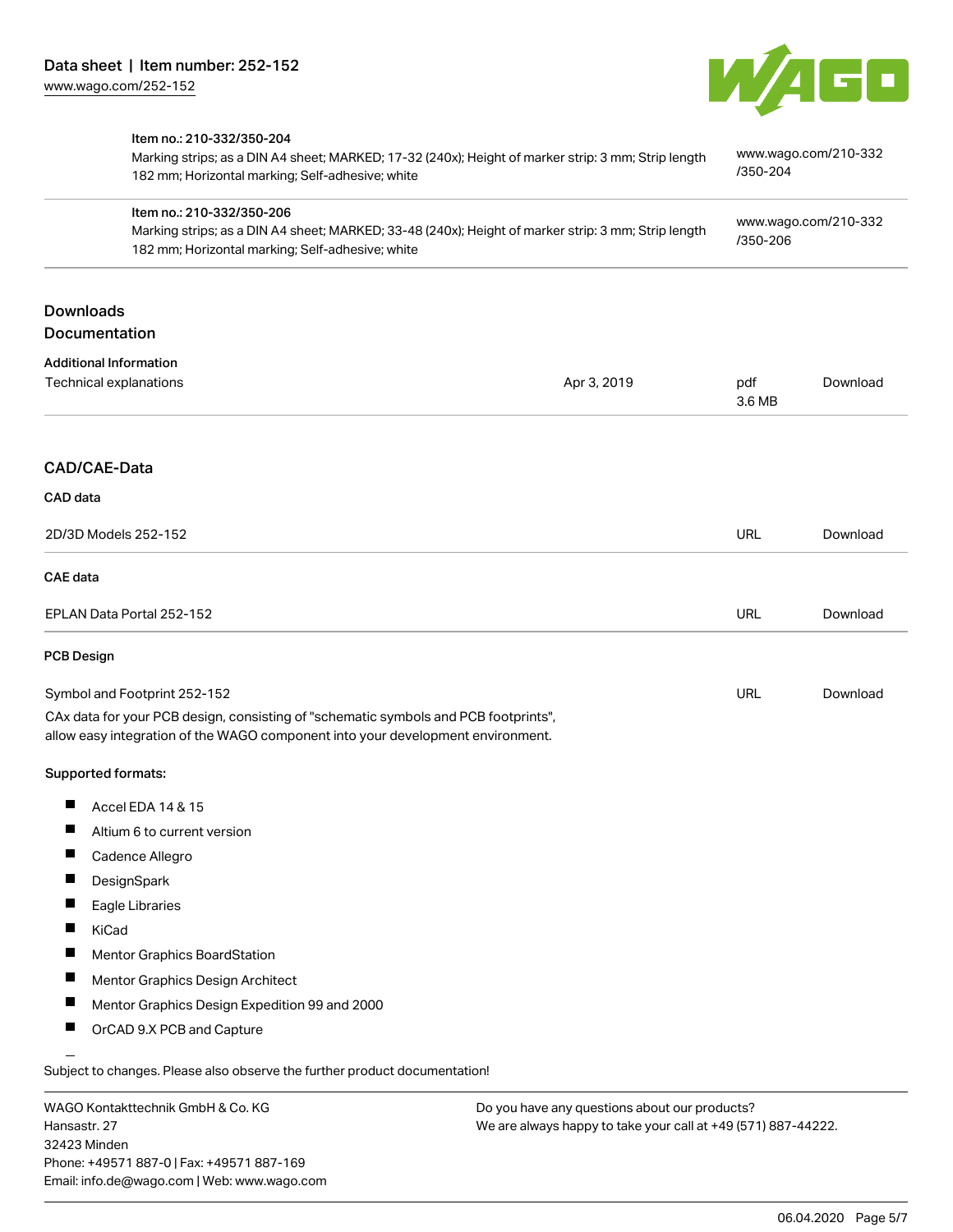[www.wago.com/252-152](http://www.wago.com/252-152)



- $\blacksquare$ PADS PowerPCB 3, 3.5, 4.X, and 5.X
- $\blacksquare$ PADS PowerPCB and PowerLogic 3.0
- $\blacksquare$ PCAD 2000, 2001, 2002, 2004, and 2006
- $\blacksquare$ Pulsonix 8.5 or newer
- $\blacksquare$ STL
- П 3D STEP
- $\blacksquare$ TARGET 3001!
- $\blacksquare$ View Logic ViewDraw
- $\blacksquare$ Quadcept
- $\blacksquare$ Zuken CadStar 3 and 4
- $\blacksquare$ Zuken CR-5000 and CR-8000

PCB Component Libraries (EDA), PCB CAD Library Ultra Librarian

### Installation Notes

#### Conductor termination



Conductor termination directly on the PCB or wiring prior to mounting on PCB – 252 Series

Installation



Removing a conductor via push-button – 252 Series

Subject to changes. Please also observe the further product documentation!

WAGO Kontakttechnik GmbH & Co. KG Hansastr. 27 32423 Minden Phone: +49571 887-0 | Fax: +49571 887-169 Email: info.de@wago.com | Web: www.wago.com